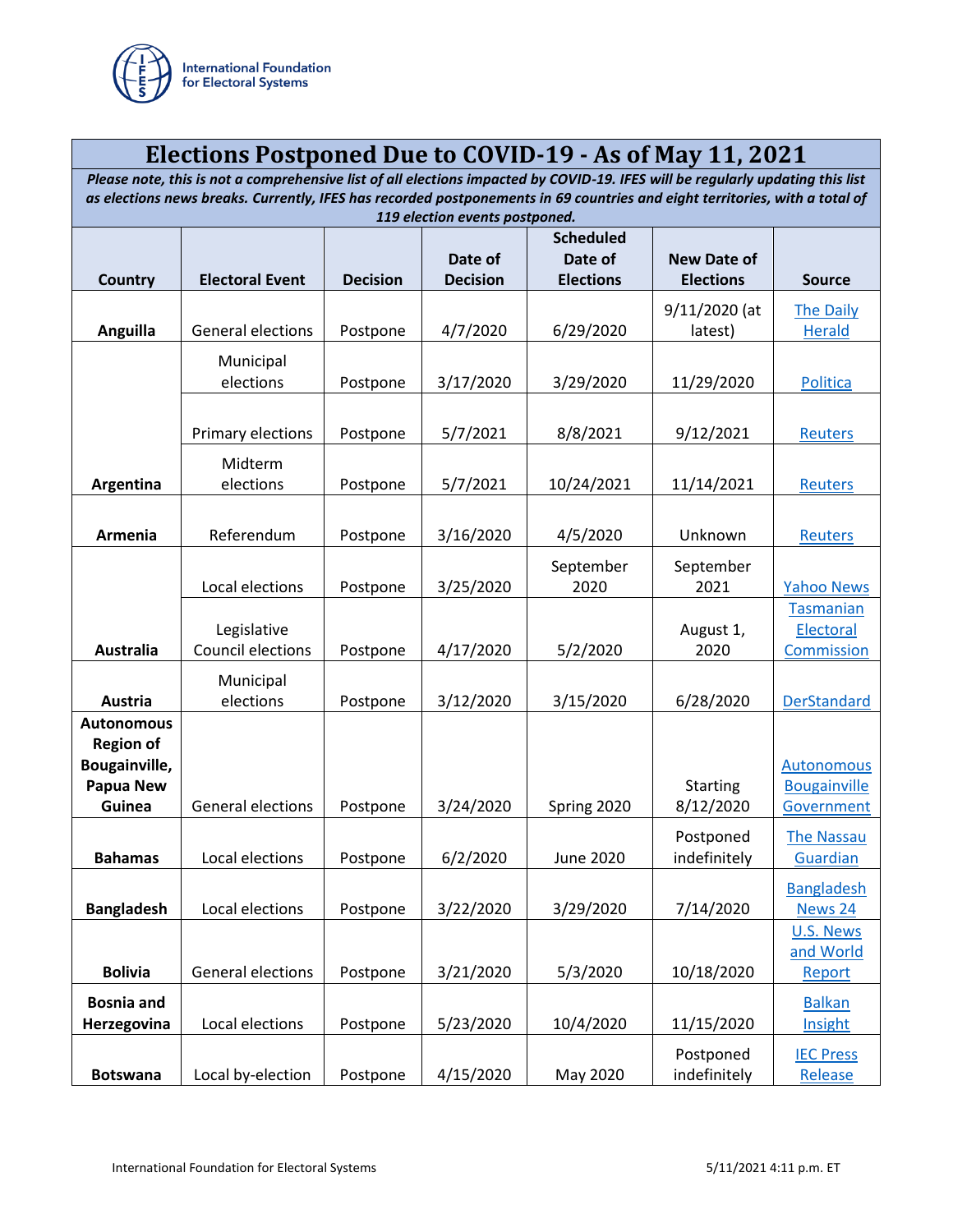

|                 |                          |          |           | First round:    | First round:    |                    |
|-----------------|--------------------------|----------|-----------|-----------------|-----------------|--------------------|
|                 |                          |          |           | 10/4/2020       | 11/15/2020      |                    |
|                 |                          |          |           | Second round:   | Second round:   | O Globo            |
| <b>Brazil</b>   | Local elections          | Postpone | 3/17/2020 | 10/25/2020      | 11/29/2020      | <b>Brazil</b>      |
|                 |                          |          |           | First round:    |                 |                    |
|                 |                          |          |           | 4/4/2020        |                 |                    |
|                 |                          |          |           | Second round:   | Postponed       | Cameroon           |
| Cameroon        | Local by-election        | Postpone | 3/26/2020 | 4/18/2020       | indefinitely    | <b>Magazine</b>    |
|                 | Municipal and            |          |           |                 |                 |                    |
|                 | provincial               |          |           | 5/11/2020-      |                 | ReNew              |
|                 | elections                | Postpone | 3/19/2020 | 6/15/2020       | May 2021        | Canada             |
|                 | By-elections in          |          |           |                 |                 |                    |
|                 | British Columbia,        |          |           |                 |                 |                    |
|                 | Victoria, Rossland       |          |           | $4/4/2020$ -    |                 | ReNew              |
|                 | and Lytton               | Postpone | 3/19/2020 | 4/25/2020       | May 2021        | Canada             |
|                 | Referendum in            |          |           |                 |                 | <b>ReNew</b>       |
|                 | Kamloops                 | Postpone | 3/19/2020 | 4/4/2020        | May 2021        | Canada             |
|                 |                          |          |           |                 | Postponed       |                    |
|                 |                          |          |           |                 | indefinitely    |                    |
|                 |                          |          |           |                 | (The council's  |                    |
|                 |                          |          |           |                 | term is now     |                    |
|                 |                          |          |           |                 | extended on     |                    |
|                 | Lac La Ronge             |          |           |                 | an emergency    | <b>Battlefords</b> |
|                 | <b>Indian Band</b>       |          |           |                 | basis until     | <b>News</b>        |
|                 | <b>Council Elections</b> | Postpone | 3/30/2020 | April 2020      | April 30.)      | Optimist           |
|                 | Newfoundland             |          |           |                 |                 |                    |
|                 | and Labrador             |          |           | 1/15/2021,      |                 |                    |
| Canada          | general elections        | Postpone | 1/15/2021 | 3/1/2021        | 3/25/2021       | <b>CTV News</b>    |
|                 | Legislative              |          |           |                 | Postponed       | Macau              |
| Chad            | elections                | Postpone | 6/10/2020 | 12/13/2020      | indefinitely    | <b>Business</b>    |
|                 |                          |          |           |                 |                 |                    |
|                 |                          |          |           |                 |                 |                    |
|                 | Referendum               | Postpone | 3/20/2020 | 4/26/2020       | 10/25/2020      | Guardian           |
|                 | Constitutional           |          |           |                 |                 |                    |
|                 | Assembly                 |          |           | 4/10/2021-      |                 |                    |
| <b>Chile</b>    | elections                | Postpone | 3/29/2021 | 4/11/2021       | 5/16/2021       | Al Jazeera         |
|                 |                          |          |           |                 |                 |                    |
| Colombia        | Local elections          | Postpone | 3/16/2020 | 4/26/2020       | 4/25/2021       | Bogota.gov         |
| <b>Czech</b>    | Senate by-               |          |           | 3/27, 3/28, 4/3 | $6/5 - 6/6$ and |                    |
| <b>Republic</b> | elections                | Postpone | 3/15/2020 | and 4/4/2020    | 6/13/2020       | Vláda ČR           |
|                 | Parliamentary            |          |           |                 |                 |                    |
| <b>Ethiopia</b> | elections                | Postpone | 3/31/2020 | 8/29/2020       | August 2021     | <b>Reuters</b>     |
|                 |                          |          |           |                 | 9/26/2020       |                    |
| <b>Falkland</b> |                          |          |           |                 | (postponed      |                    |
| <b>Islands</b>  | Referendum               | Postpone | 3/21/2020 | 3/26/2020       | for 6 months)   | <b>Merco Press</b> |
|                 |                          |          |           |                 |                 |                    |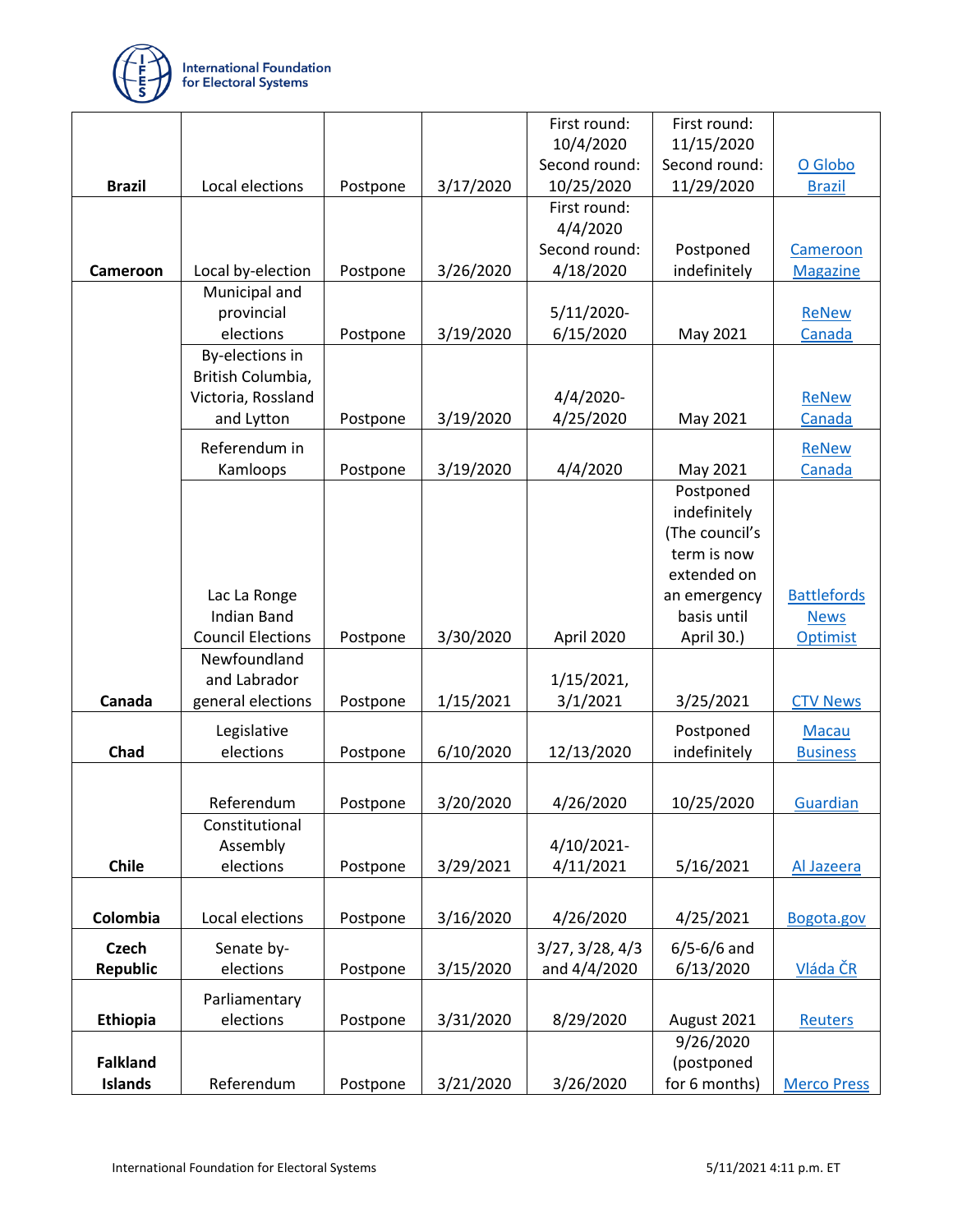

|                   | Municipal                      |          |                  |                  |              |                          |
|-------------------|--------------------------------|----------|------------------|------------------|--------------|--------------------------|
|                   | elections (2nd<br>round)       | Postpone | 3/16/2020        | 3/22/2020        | 6/21/2020    | France <sub>24</sub>     |
|                   |                                |          |                  |                  |              | <b>French</b>            |
|                   | Election for                   |          |                  |                  |              | <b>Ministry of</b>       |
|                   | overseas advisers              |          |                  |                  |              | <b>Europe and</b>        |
|                   | and consular                   |          |                  | $5/16$ and       |              | Foreign                  |
| <b>France</b>     | delegates                      | Postpone | April 2020       | 5/17/2020        | May 2021     | <b>Affairs</b>           |
| French            | Municipal                      |          |                  |                  | Postponed    |                          |
| Guiana            | elections                      | Postpone | 6/16/2020        | 6/28/2020        | indefinitely | <b>RFI</b>               |
|                   | Partial legislative            |          |                  | $4/4$ and        | Postponed    |                          |
| Gabon             | elections                      | Postpone | 4/1/2020         | 4/18/2020        | indefinitely | <b>MSN</b>               |
|                   |                                |          |                  |                  |              |                          |
| <b>The Gambia</b> | By-election                    | Postpone | 3/18/2020        | 4/16/2020        | 11/7/2020    | <b>IEC Gambia</b>        |
|                   |                                |          |                  | March-           |              |                          |
|                   | Municipal                      |          |                  | September        |              |                          |
| Germany           | elections                      | Postpone | 3/25/2020        | 2020             | 3/14/2021    | Op-Online                |
|                   | <b>New Patriotic</b>           |          |                  |                  |              | <b>New</b>               |
|                   | Party primary                  |          |                  |                  | Postponed    | Patriotic                |
| Ghana             | elections                      | Postpone | 4/14/2020        | 4/25/2020        | indefinitely | Party                    |
|                   |                                |          |                  |                  | Postponed    | Government               |
| Gibraltar         | Referendum                     | Postpone | 3/12/2020        | 3/19/2020        | indefinitely | of Gibraltar             |
|                   |                                |          |                  |                  |              |                          |
| Guam              | Mayoral election               | Postpone | 3/23/2020        | 3/28/2020        | 5/30/2020    | <b>PNC Guam</b>          |
|                   |                                |          |                  |                  |              | <b>Official</b>          |
|                   |                                |          |                  |                  |              | website for              |
|                   |                                |          |                  |                  |              | the States of            |
| Guernsey          | General elections              | Postpone | <b>June 2020</b> | <b>June 2020</b> | 11/7/2020    | Guernsey                 |
|                   | Legislative                    |          |                  |                  |              | Washington               |
| <b>Hong Kong</b>  | elections                      | Postpone | 7/30/2020        | 9/6/2020         | 9/5/2021     | <b>Post</b>              |
|                   |                                |          |                  |                  |              | Election                 |
|                   | <b>Council of States</b>       |          |                  |                  |              | <b>Commission</b>        |
|                   | elections                      | Postpone | 3/24/2020        | 3/26/2020        | 6/19/2020    | of India                 |
|                   | Karnataka state                |          |                  | Between July     |              |                          |
|                   | and Maharashtra                |          |                  | and December     |              | <b>Times of</b>          |
|                   | state elections                | Postpone | May 2020         | 2020             | 10/20/2020   | India                    |
|                   | Rajasthan                      |          |                  |                  |              |                          |
|                   | election of 129<br>urban local |          |                  |                  |              |                          |
|                   | bodies                         | Postpone | May 2020         | August 2020      | 10/20/2020   | <b>Times of</b><br>India |
|                   | Parliamentary/                 |          |                  |                  |              |                          |
|                   | Assembly                       |          |                  |                  |              | Election                 |
|                   | Constituencies                 |          |                  |                  | Postponed    | Commission               |
| India             | by-elections                   | Postpone | 5/2/2021         | Unknown          | indefinitely | of India                 |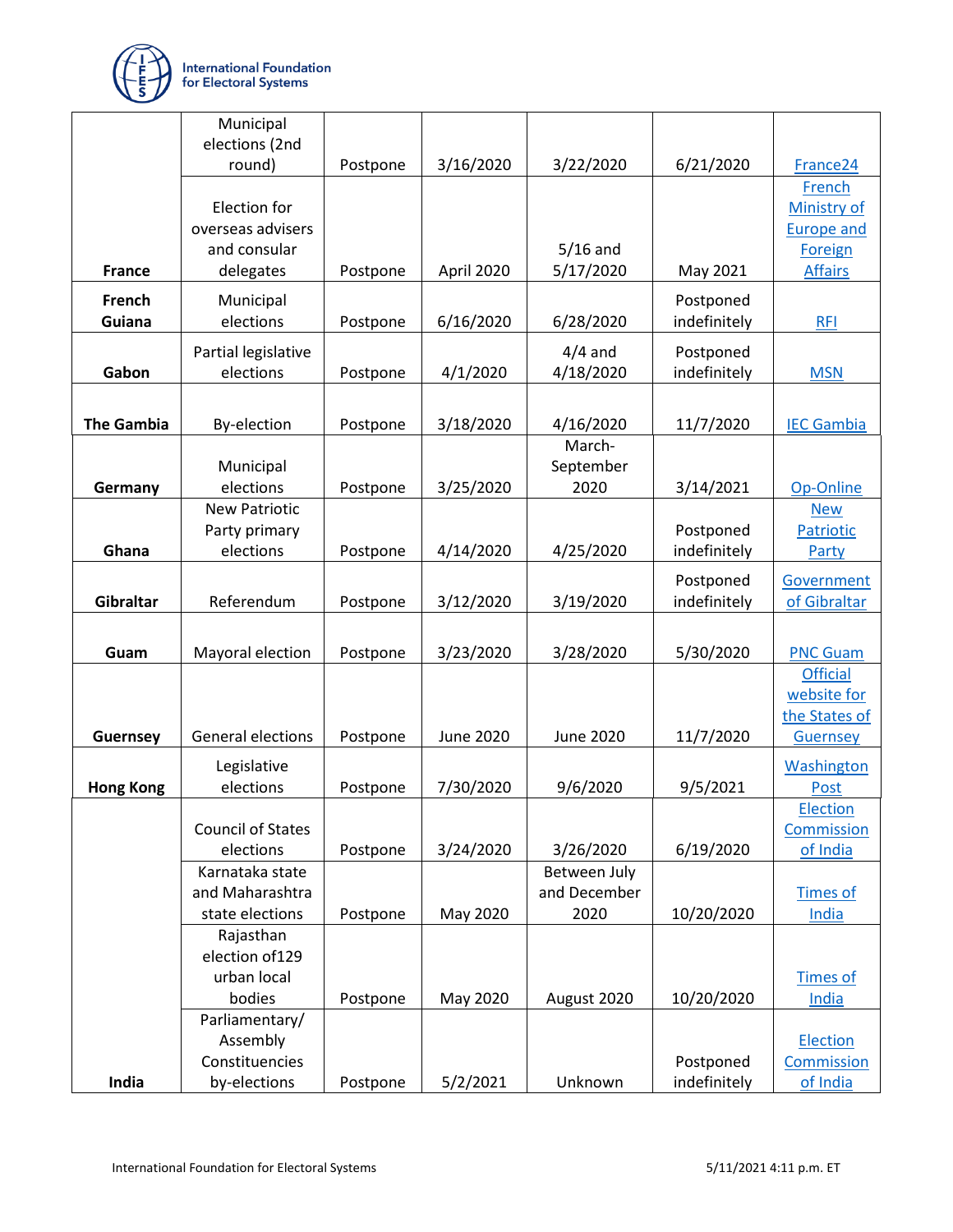

|                    | <b>Regional Head</b>       |          |            |                           |                           |                      |
|--------------------|----------------------------|----------|------------|---------------------------|---------------------------|----------------------|
| Indonesia          | elections                  | Postpone | 3/21/2020  | 9/23/2020                 | 12/9/2020                 | Jakarta Post         |
|                    | Parliamentary              |          |            |                           |                           |                      |
|                    | elections (2nd             |          |            |                           |                           | <b>United News</b>   |
| Iran               | round)                     | Postpone | 3/16/2020  | 4/17/2020                 | 9/11/2020                 | of India             |
|                    |                            |          |            |                           |                           | <b>Isle of Man</b>   |
| <b>Isle of Man</b> | Local elections            | Postpone | 3/16/2020  | 4/23/2020                 | 4/22/2021                 | <b>News</b>          |
|                    |                            |          |            |                           | $9/20$ and                |                      |
|                    | Referendum                 | Postpone | 3/5/2020   | 3/29/2020                 | 9/21/2020                 | <b>Reuters</b>       |
|                    | Municipal                  |          |            |                           | $9/20$ and                | <b>Sudtirol</b>      |
| <b>Italy</b>       | elections                  | Postpone | 3/10/2020  | 5/3/2020                  | 9/21/2020                 | <b>News</b>          |
|                    |                            |          |            |                           |                           |                      |
|                    |                            |          |            |                           |                           | Loop                 |
| <b>Jamaica</b>     | Local elections            | Postpone | 11/24/2020 | 11/29/2020                | 2/27/2021                 | Jamaica              |
|                    |                            |          |            |                           |                           | Kenya<br>Independent |
|                    |                            |          |            |                           |                           | Electoral            |
|                    |                            |          |            |                           |                           | and                  |
|                    |                            |          |            | April, June and           |                           | <b>Boundaries</b>    |
| Kenya              | Local by-elections         | Postpone | 4/1/2020   | <b>July 2020</b>          | 12/15/2020                | Commission           |
|                    | Parliamentary              |          |            |                           |                           | <b>Radio New</b>     |
| <b>Kiribati</b>    | elections                  | Postpone | 3/1/2020   | 4/7/2020                  | 4/14/2020                 | <b>Zealand</b>       |
|                    | Mayor of the city          |          |            |                           | Postponed                 |                      |
| Kosovo             | of Podujeva                | Postpone | 3/14/2020  | 3/15/2020                 | indefinitely              | Kallxo.com           |
|                    |                            |          |            |                           |                           |                      |
|                    |                            |          |            |                           | Postponed                 |                      |
| Kyrgyzstan         | Local elections            | Postpone | 3/23/2020  | 4/12/2020                 | indefinitely              | Kloop                |
|                    | Local snap                 |          |            | First week of             |                           | <b>Baltic News</b>   |
| Latvia             | elections                  | Postpone | 3/17/2020  | May 2020                  | 8/29/2020                 | <b>Network</b>       |
|                    | <b>Midterm Senate</b>      |          |            |                           |                           |                      |
|                    | elections and              |          |            |                           |                           | <b>Front Page</b>    |
| Liberia            | referendum                 | Postpone | 6/24/2020  | 11/13/2020                | 12/8/2020                 | <b>Africa</b>        |
|                    | Municipal                  |          |            | Beginning<br>4/18/2020 (7 | First week of<br>June (12 |                      |
| Libya              | elections                  | Postpone | March 2020 | municipalities)           | municipalities)           |                      |
|                    |                            |          |            |                           |                           |                      |
|                    | Parliamentary by-          |          |            |                           | Postponed                 |                      |
| <b>Malaysia</b>    | elections<br>Local council | Postpone | 11/18/2020 | 12/5/2020                 | indefinitely              | <b>Malay Mail</b>    |
|                    | elections and              |          |            |                           |                           |                      |
|                    | women's                    |          |            |                           |                           |                      |
|                    | development                |          |            |                           | 4/18/2020                 |                      |
|                    | committee                  |          |            |                           | (possibly                 | Raajje               |
| <b>Maldives</b>    | elections                  | Postpone | 3/12/2020  | 4/4/2020                  | further)                  | <b>Maldives</b>      |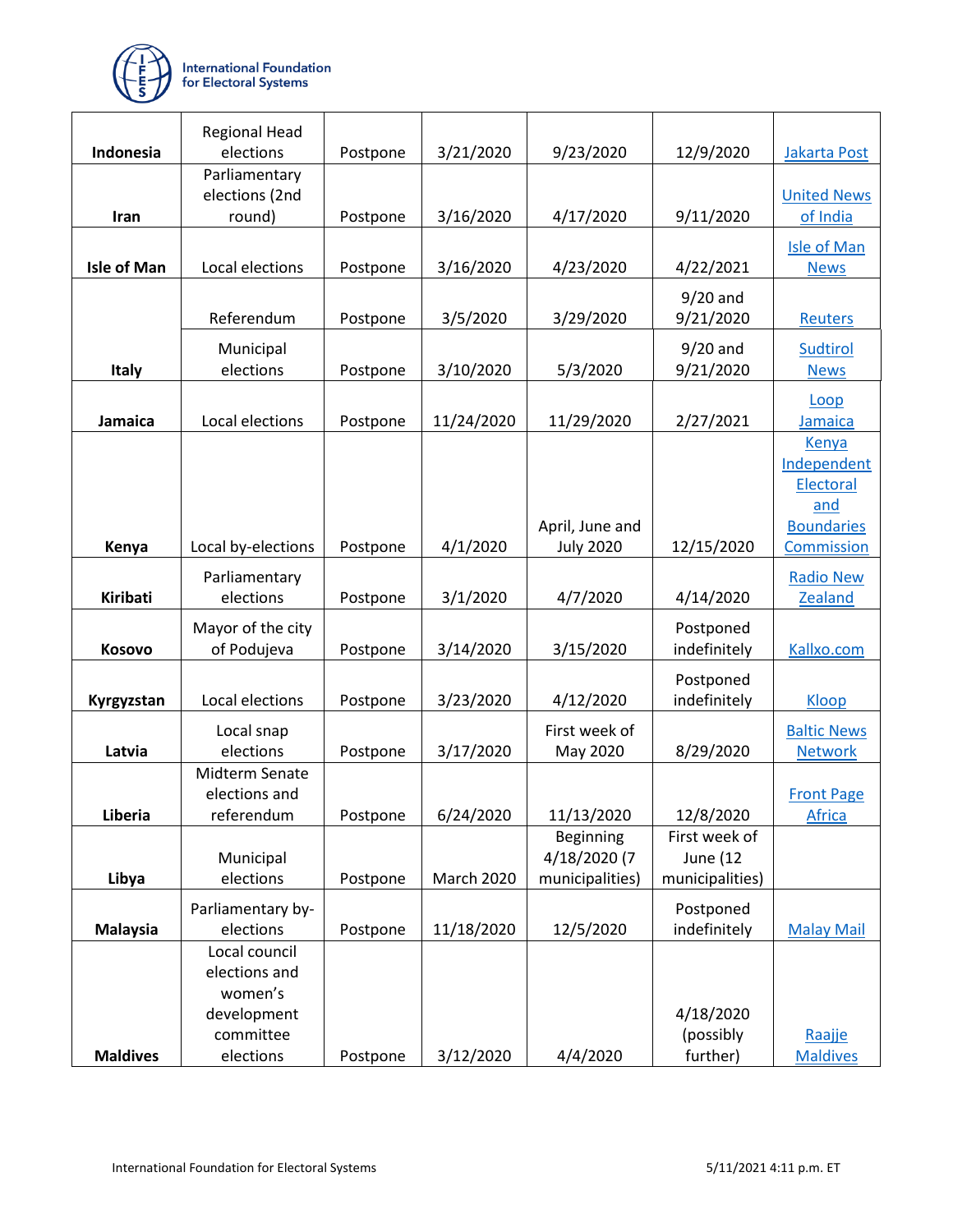

|                                  | Local elections in<br>Coahuila and |          |           |                         |              | <b>National</b><br>Electoral     |
|----------------------------------|------------------------------------|----------|-----------|-------------------------|--------------|----------------------------------|
| <b>Mexico</b>                    | Hidalgo                            | Postpone | 4/1/2020  | 6/7/2020                | 10/18/2020   | Institute                        |
|                                  |                                    |          |           |                         |              | <b>Council of</b>                |
| Moldova                          | Local elections                    | Postpone | May 2020  | 5/17/2020               | 9/6/2020     | Europe                           |
|                                  | Local elections in                 |          |           |                         |              |                                  |
| Montenegro                       | Tivat                              | Postpone | 3/20/2020 | 4/5/2020                | 8/30/2020    | <b>CDM</b>                       |
| <b>New</b>                       |                                    |          |           |                         |              |                                  |
| Caledonia                        | Referendum                         | Postpone | 5/29/2020 | 9/6/2020                | 10/8/2020    | Le Monde                         |
| <b>New</b><br><b>Zealand</b>     | General elections                  |          | 8/17/2020 | 9/19/2020               | 10/17/2020   | <b>Washington</b><br><b>Post</b> |
|                                  |                                    | Postpone |           |                         |              |                                  |
|                                  | Senate by-<br>elections            | Postpone | 3/19/2020 | March and<br>April 2020 | 10/31/2020   | <b>INEC Nigeria</b>              |
|                                  | Local elections                    |          |           |                         |              | Punch                            |
|                                  | (Ondo State)                       | Postpone | 3/27/2020 | 4/18/2020               | 12/5/2020    | <b>Nigeria</b>                   |
|                                  |                                    |          |           |                         |              | <b>Nigeria</b>                   |
|                                  | Local elections                    |          |           |                         |              | <b>Tribune</b>                   |
|                                  | (Cross River and                   |          |           |                         |              | <b>Channels</b>                  |
| <b>Nigeria</b>                   | <b>Benue States)</b>               | Postpone | 3/24/2020 | 3/28/2020               | 10/31/2020   | <b>Television</b>                |
| <b>North</b>                     | Parliamentary                      |          |           |                         |              | <b>New York</b>                  |
| Macedonia                        | elections                          | Postpone | 3/21/2020 | 4/12/2020               | 7/15/2020    | <b>Times</b>                     |
| <b>Northern</b><br><b>Cyprus</b> | Presidential<br>election           | Postpone | 3/19/2020 | 4/26/2020               | 10/11/2020   | France 24                        |
|                                  |                                    |          |           |                         | Postponed    |                                  |
| Oman                             | Municipal council<br>elections     | Postpone | 5/17/2020 | Late 2020               | indefinitely | <b>Gulf News</b>                 |
|                                  |                                    |          |           |                         |              | Electoral                        |
|                                  |                                    |          |           |                         |              | Commission                       |
| <b>Pakistan</b>                  | <b>By-elections</b>                | Postpone | 3/23/2020 | 4/15/2020               | Unknown      | of Pakistan                      |
|                                  | Primary elections                  |          | 3/11/2020 | 7/12/2020               | 6/20/2021    | EFE                              |
|                                  |                                    | Postpone |           |                         |              |                                  |
| Paraguay                         | Local elections                    | Postpone | 3/11/2020 | 11/8/2020               | 10/10/2021   | <b>TSJE</b>                      |
|                                  |                                    |          |           |                         |              |                                  |
| Peru                             | Local elections                    | Postpone | 3/16/2020 | 3/29/2020               | Unknown      | Peru 21                          |
|                                  | Presidential                       |          |           |                         |              |                                  |
| Poland                           | election                           | Postpone | 5/6/2020  | 5/10/2020               | 6/28/2020    | <b>Reuters</b>                   |
|                                  |                                    |          |           | April-<br>December      |              |                                  |
| Romania                          | Local elections                    | Postpone | 4/6/2020  | 2020                    | 9/27/2020    | Libertatea                       |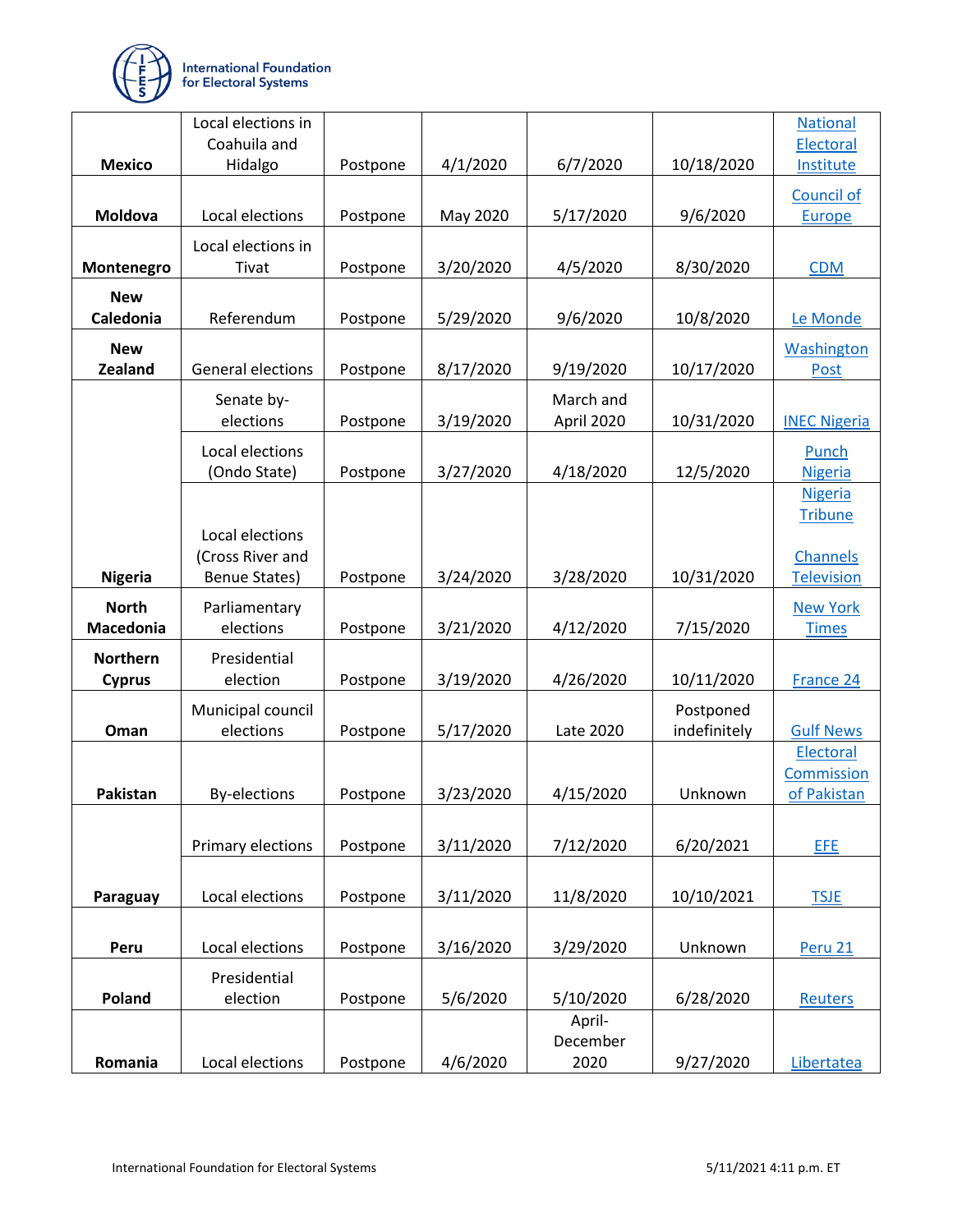

| <b>Russian</b>      |                                 |          |           |                   |               | <b>New York</b>            |
|---------------------|---------------------------------|----------|-----------|-------------------|---------------|----------------------------|
| <b>Federation</b>   | Referendum                      | Postpone | 3/25/2020 | 4/22/2020         | 7/1/2020      | <b>Times</b>               |
|                     |                                 |          |           |                   |               | European                   |
|                     | Parliamentary                   |          |           |                   |               | Western                    |
| <b>Serbia</b>       | elections                       | Postpone | 3/16/2020 | 4/26/2020         | 6/21/2020     | <b>Balkans</b>             |
|                     |                                 |          |           |                   |               |                            |
| Slovakia            | Local by-elections              | Postpone | 3/27/2020 | 4/4/2020          | 10/3/2020     | Lexis                      |
| Solomon             |                                 |          |           |                   |               | Solomon                    |
| <b>Islands</b>      | <b>By-elections</b>             | Postpone | 3/25/2020 | <b>June 2020</b>  | 11/18/2020    | <b>Star</b>                |
|                     | Parliamentary                   |          |           |                   | December 1-   |                            |
|                     | elections                       | Postpone | 6/22/2020 | 11/27/2020        | 27, 2020      | <b>AllAfrica</b>           |
|                     |                                 |          |           | <b>Before</b>     |               |                            |
|                     | Presidential                    |          |           | February 21,      | February 8,   |                            |
| <b>Somalia</b>      | election                        | Postpone | 10/2/2020 | 2021              | 2021          | <b>AllAfrica</b>           |
|                     |                                 |          |           |                   |               |                            |
| <b>South Africa</b> |                                 |          | 3/20/2020 | March-May<br>2020 |               | <b>IEC South</b><br>Africa |
|                     | <b>By-elections</b><br>Regional | Postpone |           |                   | 11/11/2020    |                            |
|                     | elections in                    |          |           |                   |               |                            |
|                     | <b>Basque Country</b>           |          |           |                   |               | La                         |
| <b>Spain</b>        | and Galicia                     | Postpone | 3/16/2020 | 4/5/2020          | 7/12/2020     | VanGuardia                 |
|                     |                                 |          |           |                   |               |                            |
|                     | Parliamentary                   |          |           |                   |               |                            |
| Sri Lanka           | elections                       | Postpone | 3/19/2020 | 4/25/2020         | 8/5/2020      | Al Jazeera                 |
|                     |                                 |          |           |                   |               | Malung-<br><b>Sälens</b>   |
| Sweden              | Local referendum                | Postpone | 3/6/2020  | 5/17/2020         | 9/27/2020     | kommun                     |
|                     |                                 |          |           |                   |               | Switzerland                |
|                     | Federal popular                 |          |           |                   |               | Federal                    |
|                     | vote                            | Postpone | 3/18/2020 | 5/17/2020         | Unknown       | Council                    |
|                     | Municipal                       |          |           |                   |               |                            |
|                     | elections in the                |          |           |                   |               |                            |
|                     | cantons of                      |          |           |                   |               |                            |
|                     | Neuchâtel, Ticino               |          |           |                   | Postponed     | International              |
| <b>Switzerland</b>  | and Luzern                      | Postpone | 3/1/2020  | April-June 2020   | indefinitely  | <b>IDEA</b>                |
|                     | Parliamentary                   |          |           |                   |               |                            |
| <b>Syria</b>        | elections                       | Postpone | 3/20/2020 | 4/13/2020         | 7/19/2020     | France 24                  |
|                     | Municipal                       |          |           |                   |               |                            |
| <b>Tunisia</b>      | elections                       | Postpone | 3/17/2020 | 3/29/2020         | 7/5/2020      | <b>Tunisia ISIE</b>        |
|                     | Elections of                    |          |           |                   |               |                            |
|                     | Special Interest                |          |           |                   | August 11, 13 | <b>CHIMP</b>               |
| Uganda              | Groups                          | Postpone | 4/3/2020  | April-May 2020    | and 17, 2020  | <b>Reports</b>             |
|                     |                                 |          |           |                   |               | <b>UK Electoral</b>        |
|                     |                                 |          |           |                   |               | Commission                 |
| <b>United</b>       | Local elections in              |          |           |                   |               | <b>Press</b>               |
| Kingdom             | England                         | Postpone | 3/13/2020 | 5/7/2020          | 5/7/2021      | <b>Statement</b>           |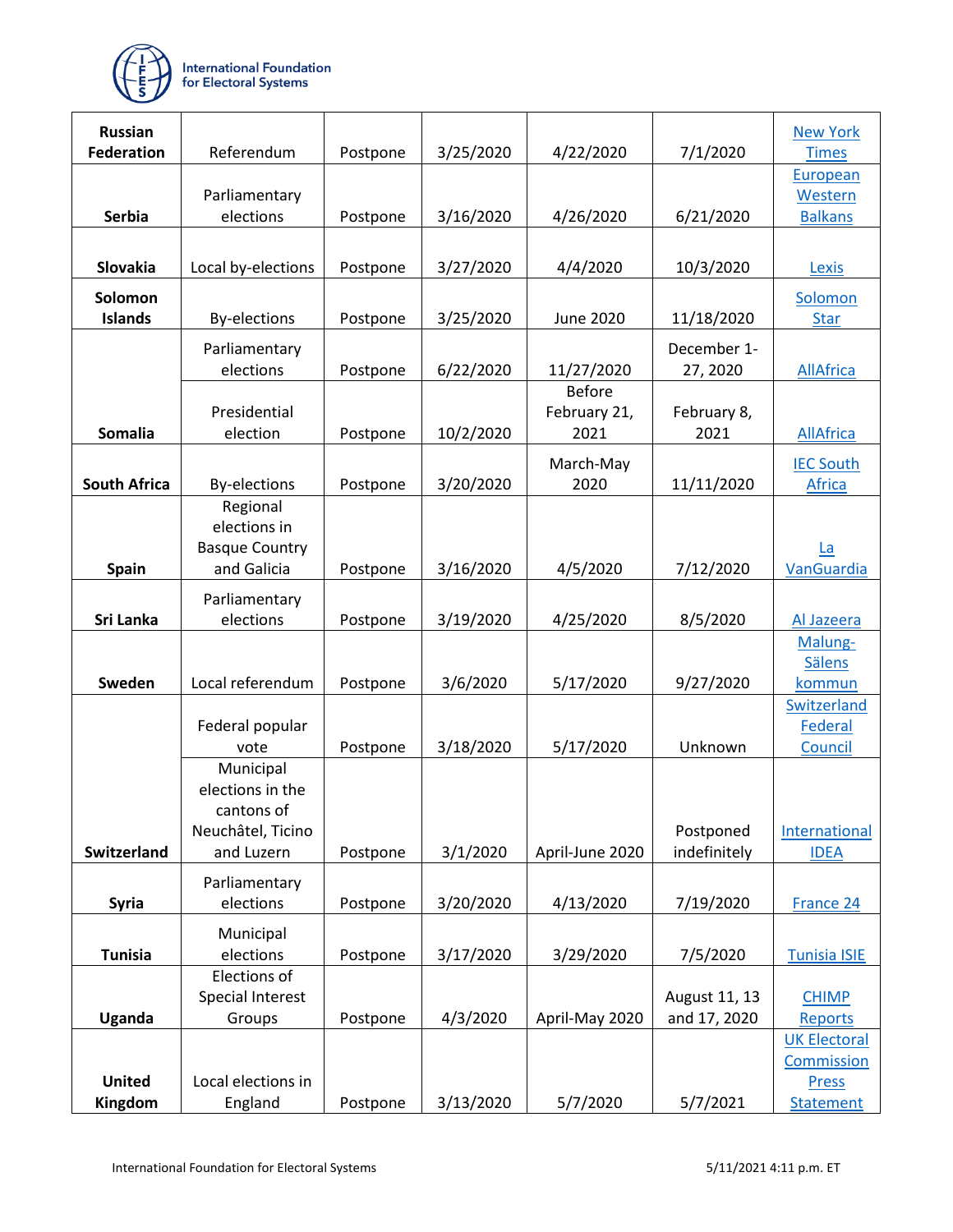

|                | Local government   |          |            |            |              |                     |
|----------------|--------------------|----------|------------|------------|--------------|---------------------|
|                | by-elections in    |          |            |            |              |                     |
|                | Scotland           |          |            |            |              |                     |
|                | (Kincorth/Nigg/    |          |            |            | 11/5/2020    | Aberdeen            |
|                | Cove and           |          |            |            | and          | <b>City Council</b> |
|                | Craigentinny/      |          | $3/30$ and | $5/14$ and | postponed    | Edinburgh           |
|                | Duddingston)       | Postpone | 4/1/2020   | 5/21/2020  | indefinitely | Reporter            |
|                |                    |          |            |            |              |                     |
| <b>Uruguay</b> | Local elections    | Postpone | 4/2/2020   | 5/10/2020  | 9/27/2020    | LaRepublica         |
|                |                    |          |            |            | Postponed    |                     |
| Zambia         | Local by-elections | Postpone | 4/15/2020  | 5/1/2020   | indefinitely | <b>M</b> megi       |
|                |                    |          |            | $4/4$ and  |              |                     |
| Zimbabwe       | Local by-elections | Postpone | 3/26/2020  | 4/25/2020  | 2021         | <b>AllAfrica</b>    |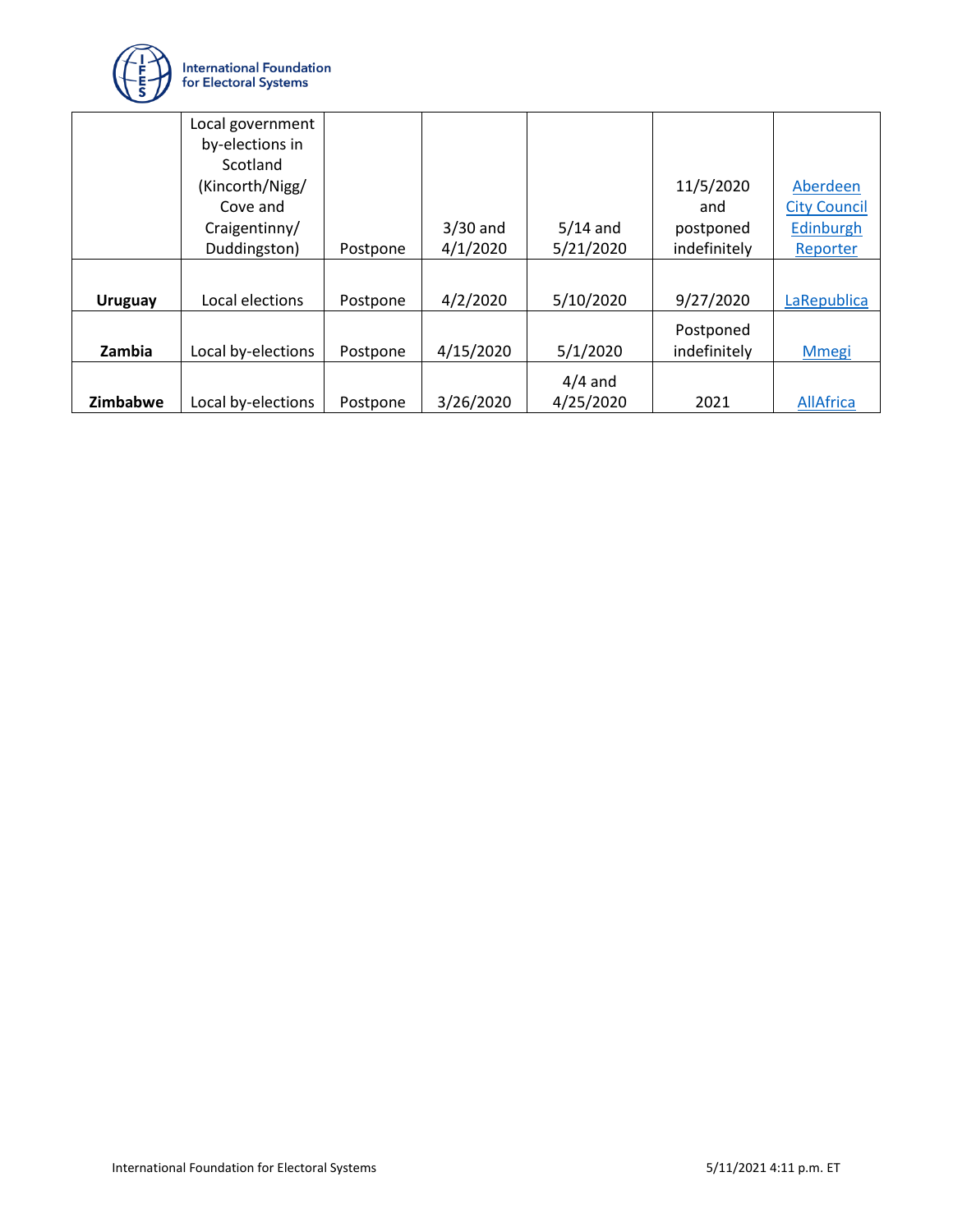

| <b>United States</b> |                       |               |           |           |                       |                                    |
|----------------------|-----------------------|---------------|-----------|-----------|-----------------------|------------------------------------|
|                      |                       |               |           |           |                       | <b>Alabama</b>                     |
|                      | Runoff                |               |           |           |                       | Secretary of<br><b>State Press</b> |
| Alabama              | election              | Postpone      | 3/18/2020 | 3/31/2020 | 7/14/2020             | Release                            |
|                      |                       |               |           |           | 4/10/2020             |                                    |
|                      |                       |               |           |           | (mail-in              |                                    |
|                      |                       | Postpone;     |           |           | ballots               |                                    |
|                      | Presidential          | cancel in-    |           |           | must be               |                                    |
| <b>Alaska</b>        | primaries             | person voting | 3/23/2020 | 4/4/2020  | received)             | <b>CNN</b>                         |
|                      | Presidential          |               |           |           |                       | Associated                         |
| <b>Connecticut</b>   | primaries             | Postpone      | 3/19/2020 | 4/28/2020 | 6/2/2020              | <b>Press</b>                       |
|                      | Presidential          |               |           |           |                       | Delaware                           |
| <b>Delaware</b>      | primaries             | Postpone      | 3/24/2020 | 4/28/2020 | 7/7/2020              | Online                             |
|                      | Presidential          |               |           |           |                       |                                    |
|                      | and                   |               |           |           |                       |                                    |
| <b>Dominican</b>     | parliamentary         |               |           |           |                       | <b>JCE</b>                         |
| <b>Republic</b>      | elections             | Postpone      | 4/13/2020 | 5/17/2020 | 7/5/2020              | Statement                          |
|                      | Local elections       |               |           |           | Postponed             | Florida                            |
| <b>Florida</b>       | (Pasco County)        | Postpone      | 4/8/2020  | 4/14/2020 | indefinitely          | <b>Politics</b>                    |
|                      | Presidential          |               |           |           |                       |                                    |
|                      | primaries and         |               |           |           |                       |                                    |
| Georgia              | local elections       | Postpone      | 3/14/2020 | 3/24/2020 | 6/9/2020              | The Hill                           |
|                      |                       |               |           |           | 5/22/2020<br>(mail-in |                                    |
|                      |                       | Postpone;     |           |           | ballots               |                                    |
|                      | Presidential          | cancel in-    |           |           | must be               | <b>New York</b>                    |
| <b>Hawaii</b>        | primaries             | person voting | 3/13/2020 | 4/4/2020  | received)             | <b>Times</b>                       |
|                      |                       |               |           |           |                       | Indiana                            |
|                      | Presidential          |               |           |           |                       | Election                           |
| <b>Indiana</b>       | primaries             | Postpone      | 3/25/2020 | 5/5/2020  | 6/2/2020              | Commission                         |
|                      | Democratic            |               |           |           |                       |                                    |
| lowa                 | county<br>conventions | Postpone      | 3/13/2020 | 3/21/2020 | Unknown               | <b>lowa Gazette</b>                |
|                      |                       |               |           |           |                       |                                    |
|                      | Presidential          |               |           |           |                       | Kentucky                           |
| Kentucky             | primaries             | Postpone      | 3/16/2020 | 5/19/2020 | 6/23/2020             | <b>Local Paper</b>                 |
|                      | Presidential          |               |           |           |                       | State of<br>Louisiana              |
| Louisiana            | primaries             | Postpone      | 4/14/2020 | 6/20/2020 | 7/11/2020             | Proclamation                       |
|                      | Primary               |               |           |           |                       |                                    |
|                      | election for          |               |           |           |                       |                                    |
|                      | local and             |               |           |           |                       |                                    |
| <b>Maine</b>         | Senate races          | Postpone      | 4/10/2020 | 6/9/2020  | 7/14/2020             | <b>NECN News</b>                   |